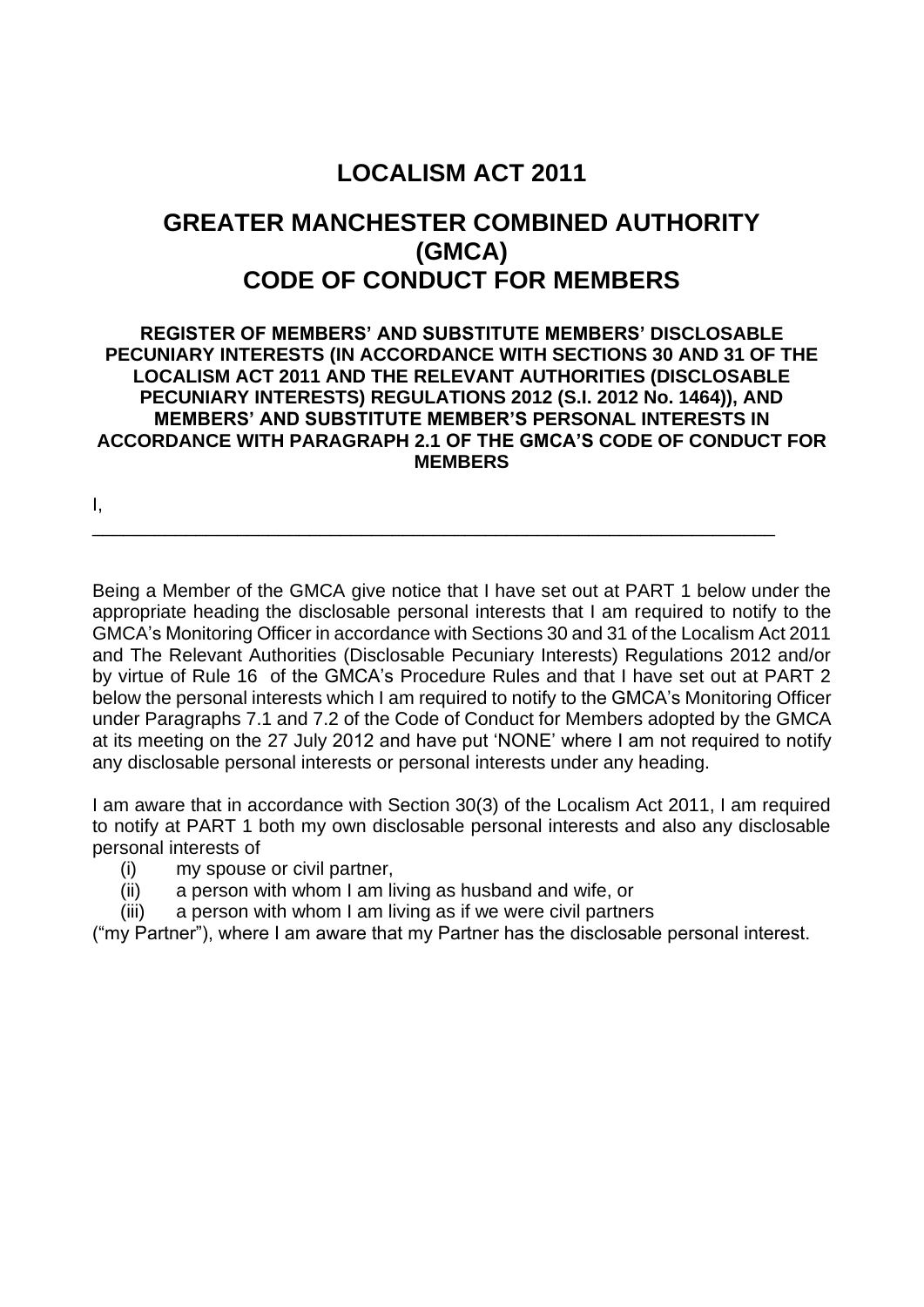# **PART 1**

### **DISCLOSABLE PECUNIARY INTERESTS**

#### **1. ANY EMPLOYMENT, OFFICE, TRADE, PROFESSION OR VOCATION CARRIED ON FOR PROFIT OR GAIN.**

| <b>Role: Strategic Director</b><br><b>Copper Consultancy</b><br>120 Regent Street<br>London, W1B 5FE |  |
|------------------------------------------------------------------------------------------------------|--|
|                                                                                                      |  |

*NB: You need to include details of any employment or business in which you or your Partner are engaged. Employees should give the name of their employer. You should give the name of any company of which you or your Partner are a partner or remunerated director. Where you or your Partner hold an office, give the name of the person of the body which appointed you or your Partner (in the case of a teacher in a maintained school – the local education authority; in the case of an aided school – the school's governing body)*

#### **2. SPONSORSHIP**

*NB You must* declare *any payment or provision of any other financial benefit (other than from the GMCA) made or provided to you in respect of any expenses incurred by you in carrying out your duties as a Member / Substitute Member of the GMCA, or towards your election expenses, within the period of 12 months ending with the day on which you give your notification to the GMCA's Monitoring Officer for the purposes of Section 30(1) of the Localism Act 2011 and/or by virtue of Rule 18 of the GMCA's Procedure Rules. This includes any payment or financial benefit from a trade union within the meaning of the Trade Union and Labour Relations (Consolidation) Act 1992.* 

#### **3. CONTRACTS WITH THE GMCA**

| <b>Member</b> | <b>Partner</b> |
|---------------|----------------|
|               |                |
|               |                |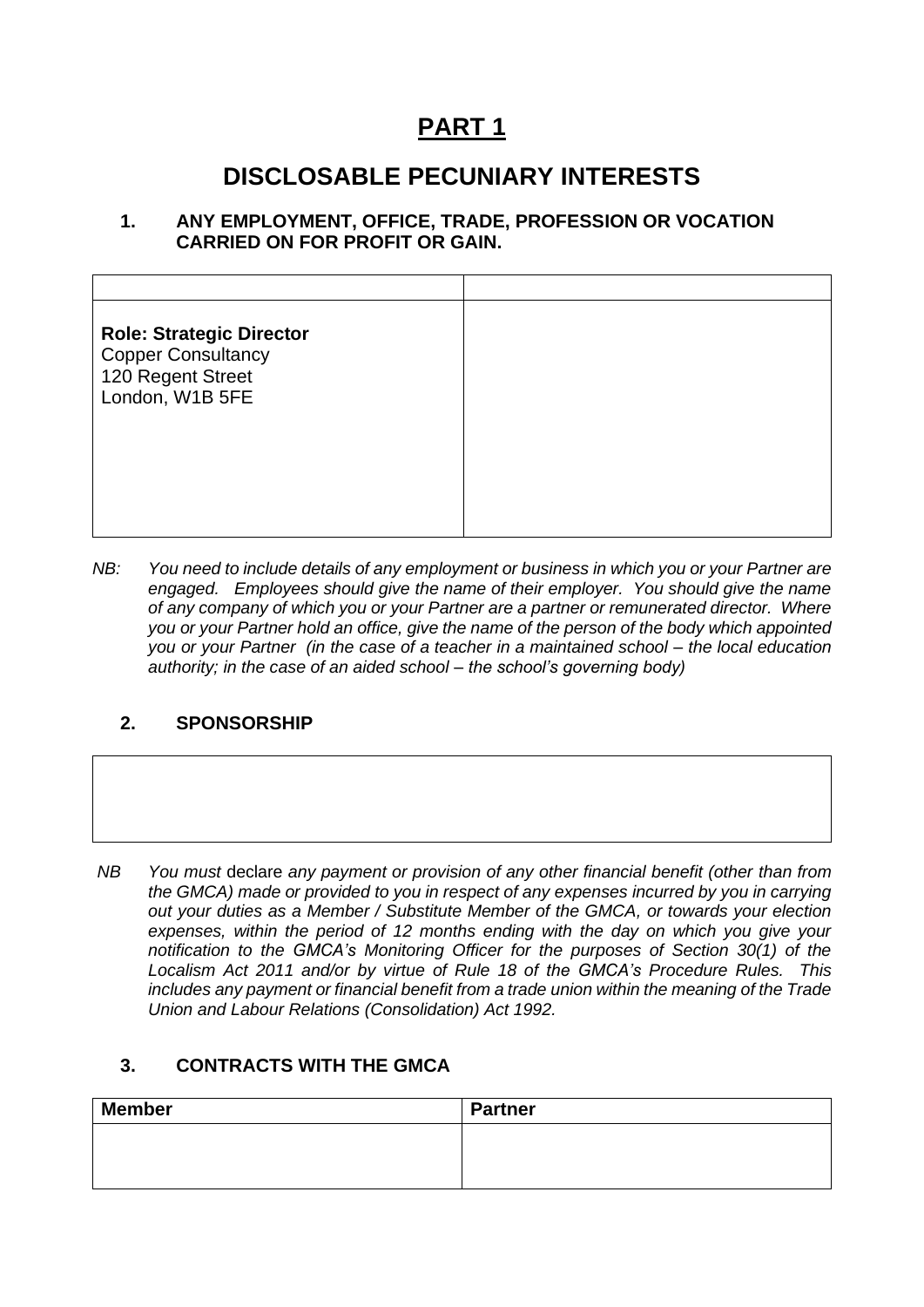- *NB You should describe all contracts of which you are aware, which are made between the GMCA and* 
	- *(i) either yourself or your Partner or*
	- *(ii) a body in which you or your Partner have a beneficial interest (being a firm in which you or your Partner is a partner, or a body corporate of which you or your Partner is a director, or in the securities of which you or your partner have a beneficial interest),*

*which are not fully discharged and which are contracts under which goods or services are to be provided or works are to be executed.*

*Please note that the reference to "securities" means "shares, debentures, debenture stock, loan stock, bonds, units of a collective investment scheme within the meaning of the Financial Services and Markets Act 2000 and other securities of any description, other than money deposited with a building society.*

#### **4. LAND IN THE AREA OF THE GMCA**

| <b>Member</b>                                         | <b>Partner</b> |
|-------------------------------------------------------|----------------|
| <b>Tenant</b><br>1 New Hey Road<br>Cheadle<br>SK8 2AQ |                |

*You should include any land (including houses, buildings or parts of buildings and any interests as mortgagee) within the GMCA's boundaries in which you or your Partner, either alone or jointly, have a proprietary interest for your or your Partner's benefit. You should give the address or brief description to identify it. If you live within the GMCA's boundaries you should include your home under this heading either as owner, lessee or tenant. You should also include any property from which you or your Partner receive rent, or of which you or your Partner are the mortgagee.*

#### **5. LICENCES TO OCCUPY LAND**

| <b>Partner</b> |
|----------------|
|                |
|                |
|                |
|                |
|                |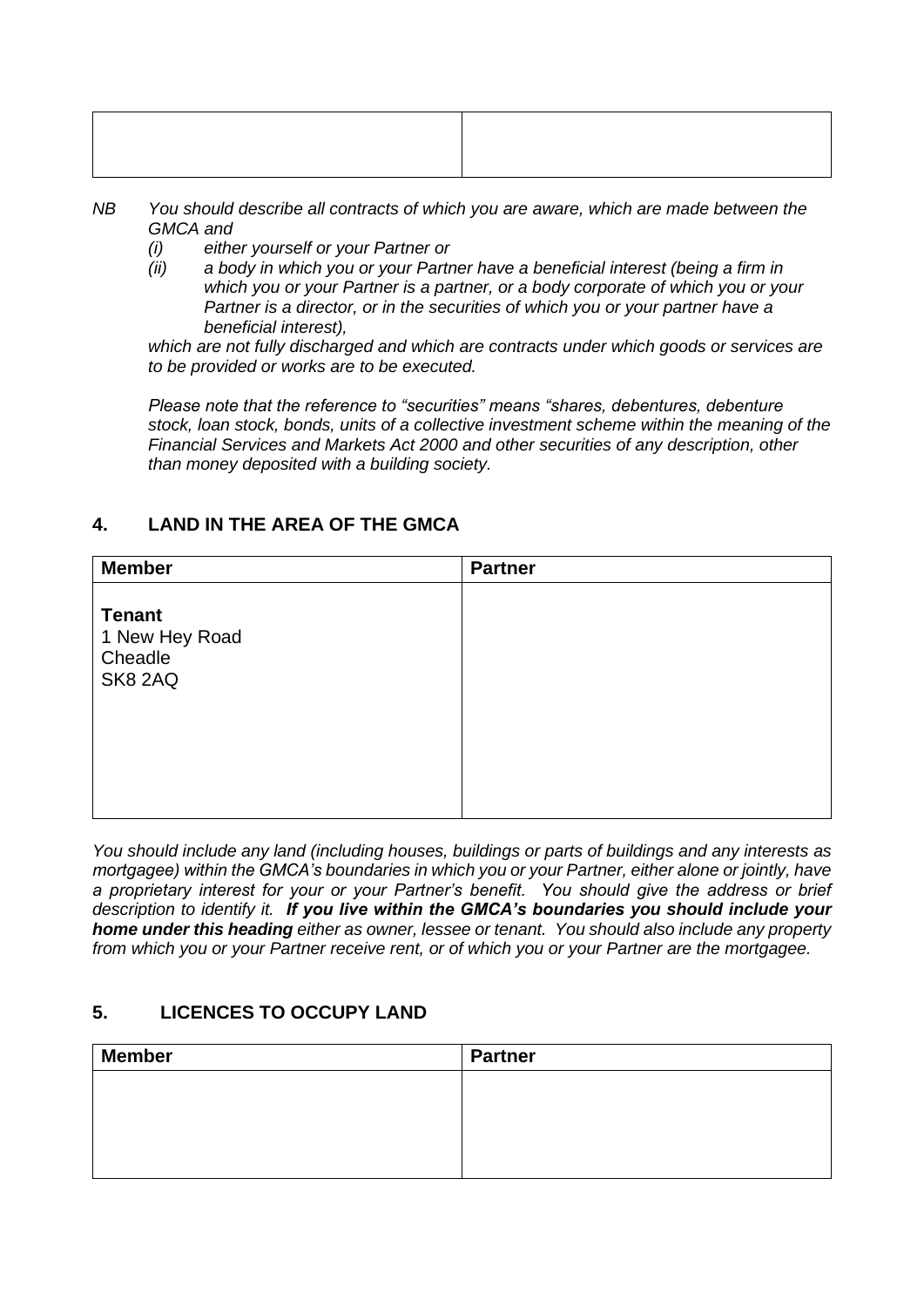*NB You should include any land (including buildings or parts of buildings) within the GMCA's boundaries which you or your Partner have a right to occupy for 28 days or longer (either alone or jointly with others). You should give the address or a brief description to identify it.*

#### **6. CORPORATE TENANCIES**

| <b>Member</b> | <b>Partner</b> |
|---------------|----------------|
|               |                |
|               |                |
|               |                |
|               |                |
|               |                |
|               |                |
|               |                |

*[NB You should list here any tenancies of properties of which you are aware, where the landlord is the GMCA and the tenant is a body in which you or your Partner have a beneficial interest (being a firm in which you or your Partner is a partner, or a body corporate of which you or your Partner is a director, or in the securities of which you or your partner have a beneficial interest).* 

*Please note that the reference to "securities" means "shares, debentures, debenture stock,*  loan stock. bonds, units of a collective investment scheme within the meaning of the *Financial Services and Markets Act 2000 and other securities of any description, other than money deposited with a building society.*

#### **7. SECURITIES**

| <b>Member</b> | <b>Partner</b> |
|---------------|----------------|
|               |                |
|               |                |
|               |                |
|               |                |
|               |                |
|               |                |
|               |                |
|               |                |

- *NB You should list here any beneficial interest of you or your Partner in securities of a body where –*
	- *(a) that body (to your knowledge) has a place of business or land within the GMCA's boundaries; and*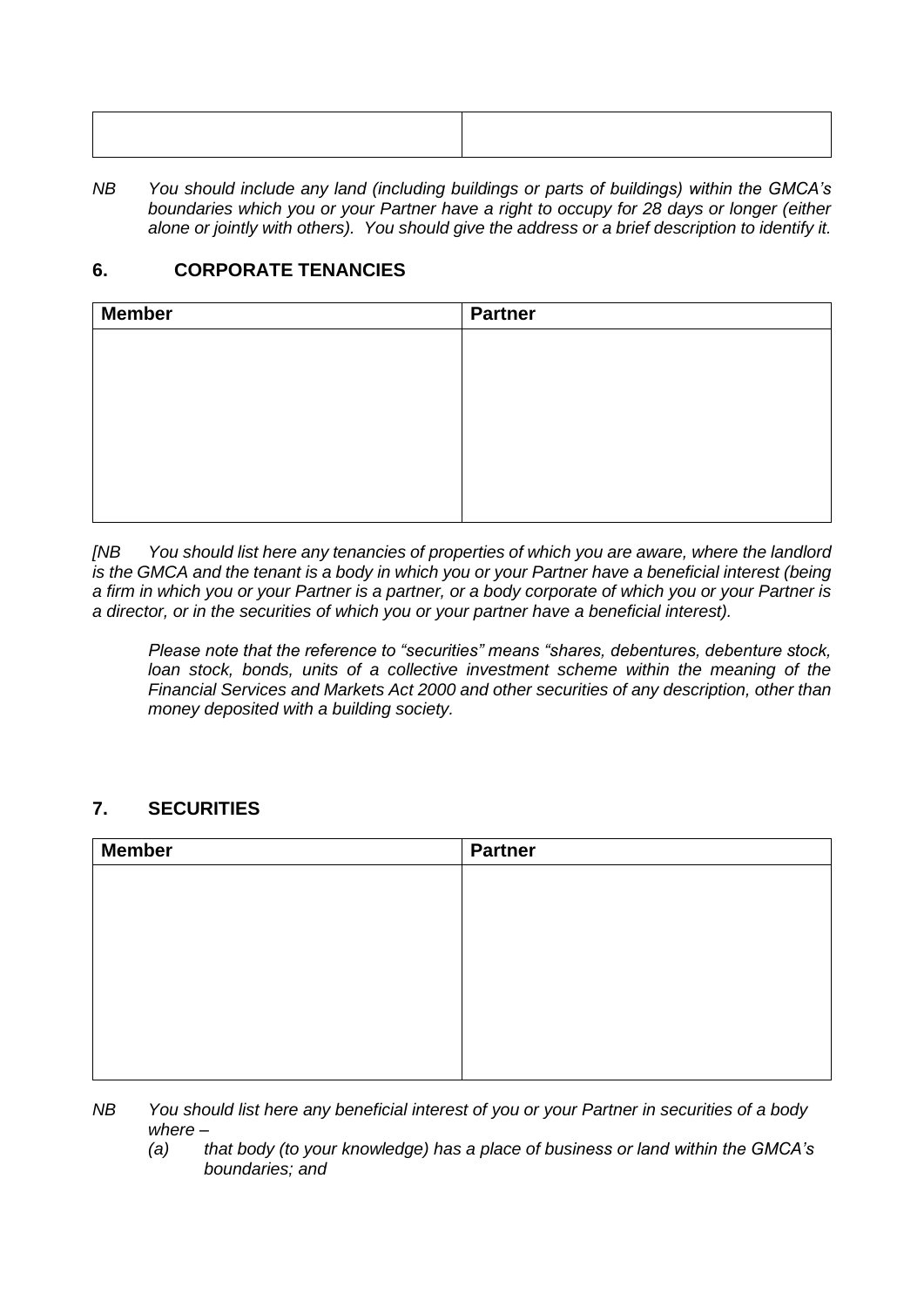- *(b) either –*
	- *(i) the total nominal value of the securities held by you or your Partner exceeds £25,000 or one hundredth of the total issued share capital of that body; or*
	- *(ii) if the share capital of that body is of more than one class, the total nominal value of the shares of any one class in which you or your Partner has a beneficial interest exceeds one hundredth of the total issued share capital of that class.*

*Please note that the reference to "securities" means "shares, debentures, debenture stock, Loan stock, bonds, units of a collective investment scheme within the meaning of the Financial Services and Markets Act 2000 and other securities of any description, other than money deposited with a building society*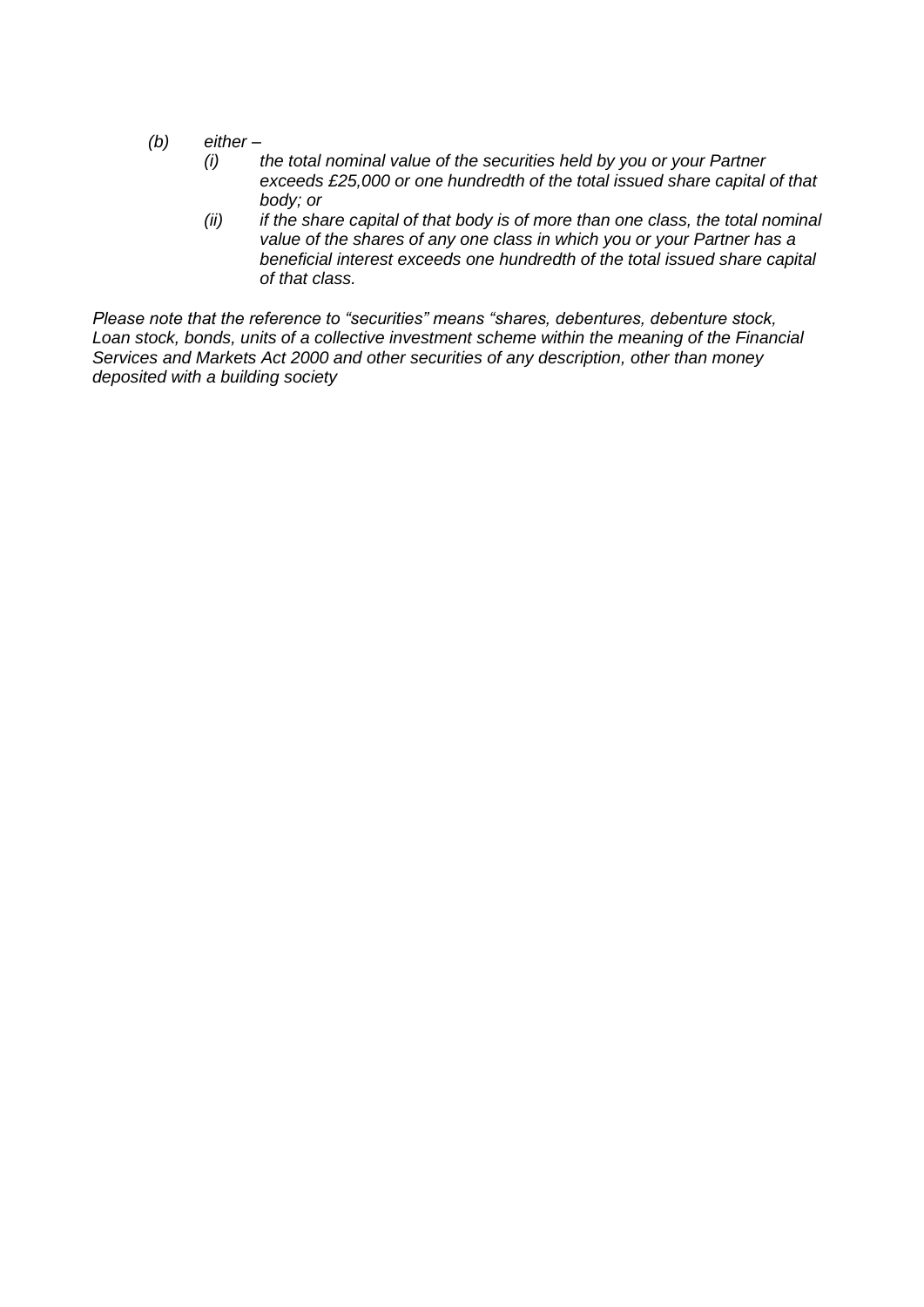### **PERSONAL INTERESTS**

#### **1. BODIES TO WHICH YOU ARE APPOINTED OR NOMINATED BY THE GMCA**

- *NB You should record here details of your position of general control or management, in any –*
	- *Body to which you have been appointed or nominated by the GMCA as its representative.*

#### **2. INTERESTS IN CHARITIES, SOCIETIES AND OTHER BODIES**

Member of Liberal Democrats Member Cheadle Towns Fund Board Governor Ladybridge Primary School

*NB You should record here details of your position of general control or management, in any –*

- *Public authority or body exercising functions of a public nature;*
- *Company, industrial and provident society, charity, or body directed to charitable purposes. (Freemasons should include here membership of the Masonic Grand Charity)*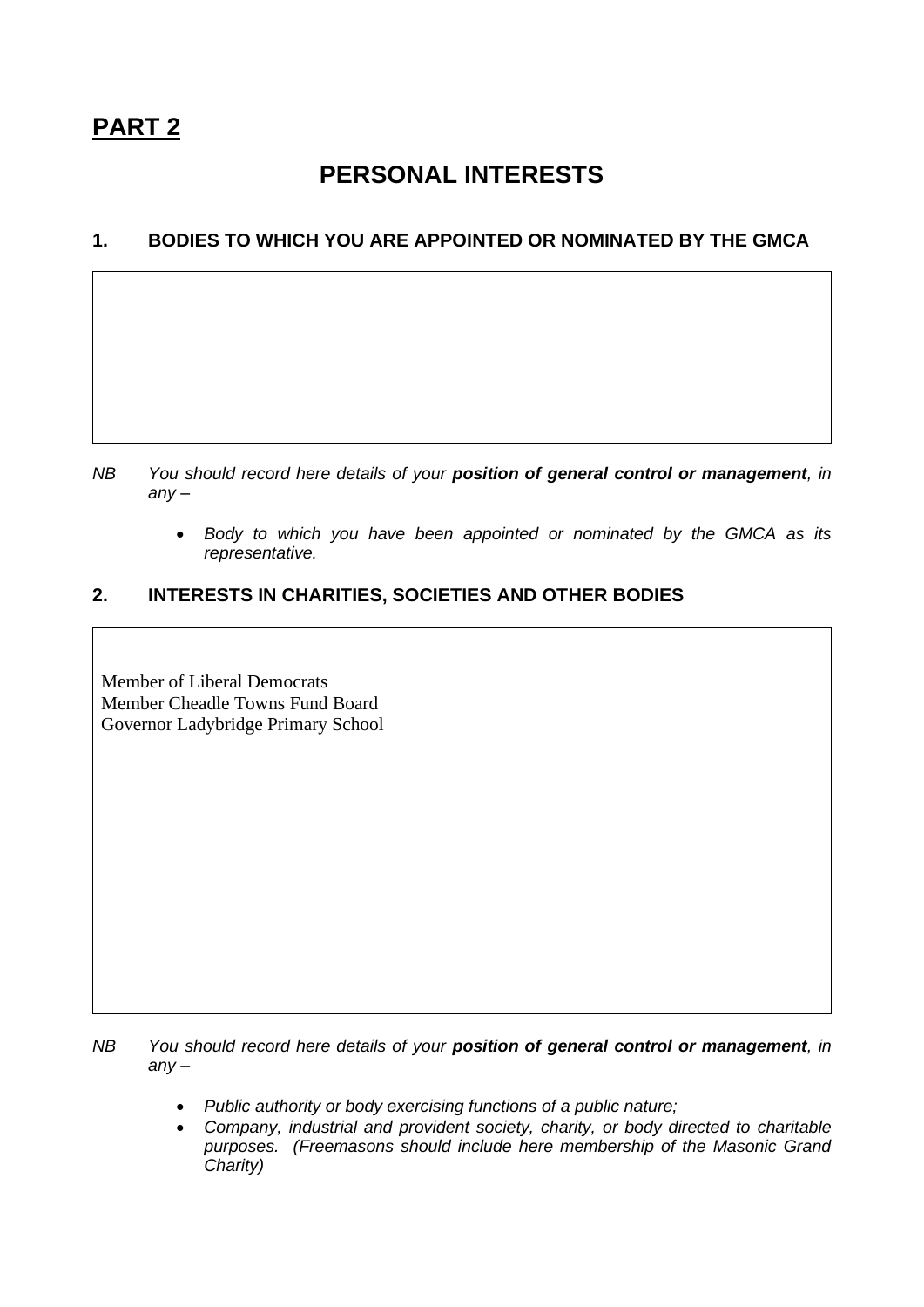• *Body whose principal purposes include the influence of public policy, including party associations, trade union or professional association.*

#### **3. GIFTS AND HOSPITALITY**

*You should list here any person from whom you have received a gift(s) or hospitality with an estimated value of at least £100 (including multiple gifts and/or hospitality with an aggregate value of at least £100 from the same person). You should provide a description of the gift(s) or hospitality and the person you believe to be the source of the gift(s) and hospitality (including accumulative gifts and/or hospitality).*

*You should list any such gifts or hospitality which you have received within whichever is the shortest of the period of 3 years or the period since you were first elected as a Member / Substitute Member of the GMCA.*

**I recognise that it can be a CRIMINAL OFFENCE under Section 34 of the Localism Act 2011 to:-**

- **i) fail to comply with the obligation to notify the GMCA's Monitoring Officer of any disclosable pecuniary interests as required by Section 30(1) of the Localism Act 2011;**
- **ii) provide information in relation to disclosable pecuniary interests that is materially false or misleading, and**
- **iii) fail to comply with the obligation to notify the GMCA's Monitoring Officer of any further disclosable pecuniary interests that require notification in accordance with Sections 30(2) and 30(3) of the Localism Act 2011.**

**I authorise this information to be made available in the GMCA's Public Register of Member's / Substitute Member's Interests which will be published on the GMCA's website as required by Section 29(6)(b) of the Localism Act 2011.** 

 $\begin{picture}(120,10) \put(0,0){\line(1,0){10}} \put(15,0){\line(1,0){10}} \put(15,0){\line(1,0){10}} \put(15,0){\line(1,0){10}} \put(15,0){\line(1,0){10}} \put(15,0){\line(1,0){10}} \put(15,0){\line(1,0){10}} \put(15,0){\line(1,0){10}} \put(15,0){\line(1,0){10}} \put(15,0){\line(1,0){10}} \put(15,0){\line(1,0){10}} \put(15,0){\line($ 

Signed: